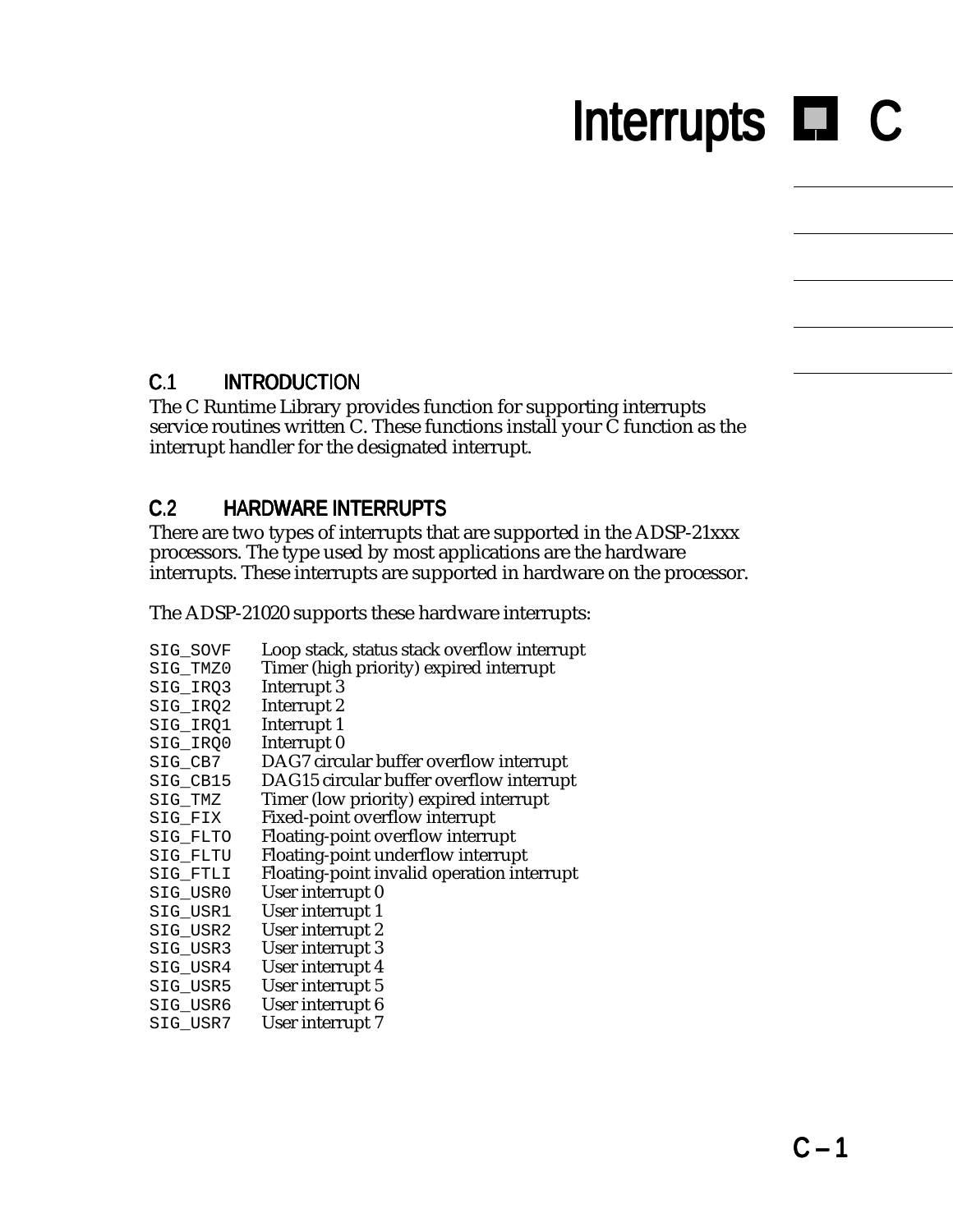The ADSP-2106x SHARC supports these hardware interrupts:

| SIG_SOVF   | Status stack or Loop stack overflow or PC stack full |
|------------|------------------------------------------------------|
| SIG_TMZ0   | $Timer = 0$ (high priority option)                   |
| SIG_VIRPTI | Vector Interrupt                                     |
| SIG_IRQ2   | Interrupt 2                                          |
| SIG_IRQ1   | Interrupt 1                                          |
| SIG_IRQ0   | Interrupt <sub>0</sub>                               |
| SIG_SPR0I  | SPORT0 receive DMA channel                           |
| SIG_SPR1I  | SPORT1 receive (or LBUF0) DMA channel                |
| SIG_SPT0I  | <b>SPORT0</b> transmit DMA channel                   |
| SIG_SPT1I  | SPORT1 transmit (or LBUF1) DMA channel               |
| SIG LP2I   | Link buffer 2 (LBUF2) DMA channel                    |
| SIG_LP3I   | Link buffer 3 (LBUF3) DMA channel                    |
| SIG EPOI   | External Port DMA channel 0 (or LBUF4)               |
| SIG_EP1I   | External Port DMA channel 1 (or LBUF5)               |
| SIG_EP2I   | External Port DMA channel 2                          |
| SIG_EP3I   | External Port DMA channel 3                          |
| SIG_LSRQ   | Link service request                                 |
| SIG_CB7    | Circular buffer 7 overflow                           |
| SIG_CB15   | Circular buffer 15 overflow                          |
| SIG_TMZ    | $Timer = 0$ (low priority option)                    |
| SIG_FIX    | <b>Fixed-point overflow</b>                          |
| SIG FLTO   | Floating-point overflow exception                    |
| SIG_FLTU   | Floating-point underflow exception                   |
| SIG_FLTI   | Floating-point invalid exception                     |
| SIG_USR0   | User interrupt 0                                     |
| SIG_USR1   | User software interrupt 1                            |
| SIG_USR2   | User software interrupt 2                            |
| SIG USR3   | User software interrupt 3                            |
|            |                                                      |

The interrupts are listed in order of priority. In the C runtime environment, the ADSP-21xxx interrupt nesting mode is **on**. This means that if an interrupt service routine is in progress and a higher priority interrupt occurs, the higher priority interrupt is serviced immediately.

As an example, assume that your application was setup to respond to interrupts  $\vec{0}$  and 3. When interrupt  $\vec{0}$  occurs, your application begins to execute the code that you had designated as the interrupt handler for that interrupt. When interrupt 3 occurs, the program vectors to that handler and services interrupt 3 immediately.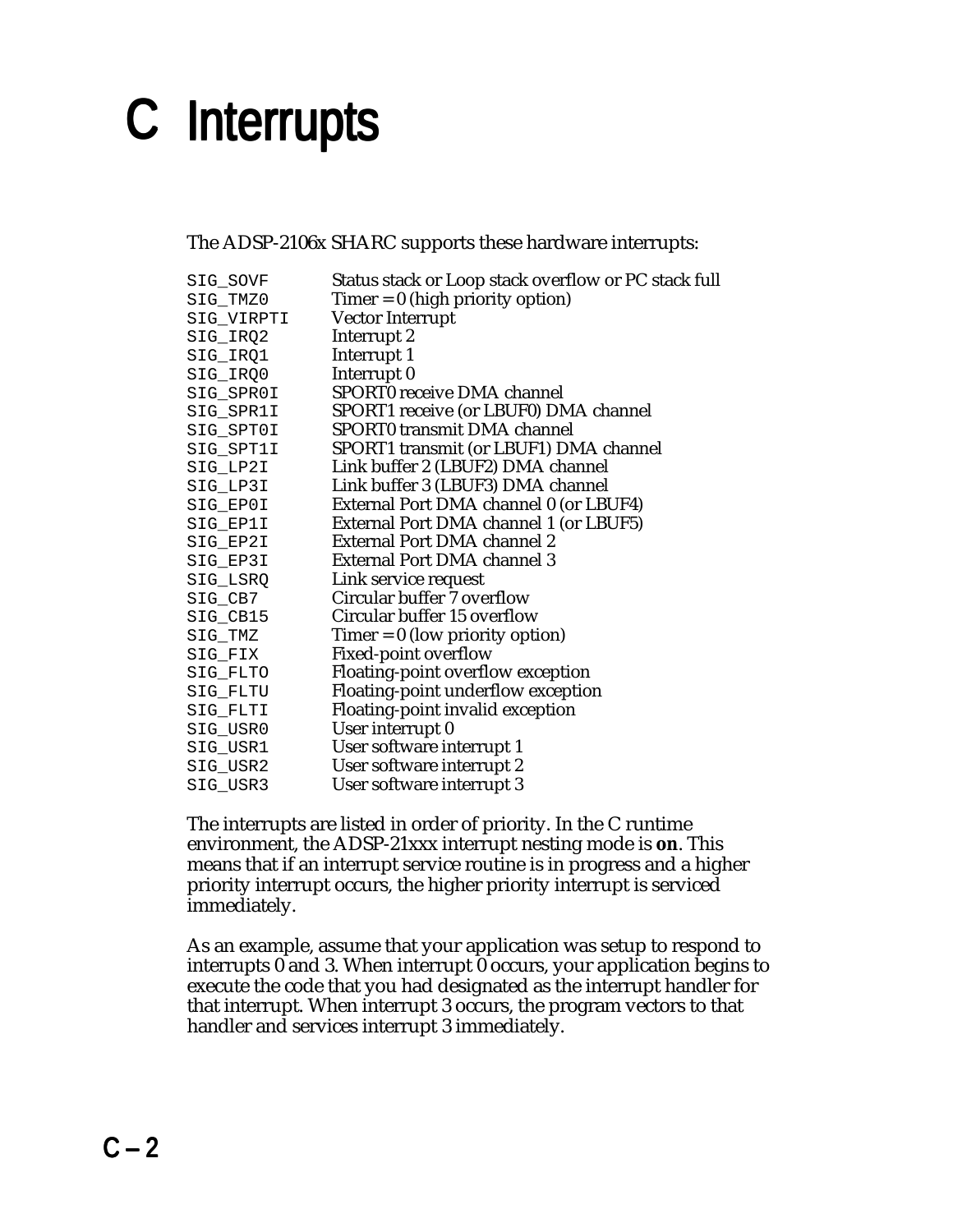After the interrupt 3 service routine completes, the execution returns to the interrupt 0 service routine. After the interrupt 0 service routine completes, execution continues at the point the first interrupt occurred.

This example appears like this in your program:

```
interrupt(SIG_IRQ3, irq3handler);
interrupt(SIG_IRQ0, irq0handler);
```
The fixed- and floating-point exceptions are triggered by the corresponding bits in the STKY register. It is possible that one of these interrupts occurred during normal program operation. Be careful when you setup a signal handler to deal with these interrupts.

#### C.3 ANSI C INTERRUPTS

Besides the hardware interrupts available with the ADSP-21xxx processors, there are 6 interrupts that are required by the ANSI C standard. They are:

| SIGABRT        | Abort signal                |
|----------------|-----------------------------|
| SIGFPE         | Floating point exception    |
| SIGILL         | <b>Illegal</b> instruction  |
| SIGINT         | System interrupt            |
| SIGSEGV        | Segmentation violation      |
| <b>SIGTERM</b> | Software termination signal |

These signals were implemented to support the ANSI standard, they are not supported in hardware on the ADSP-21000 family of processors. The raise() function can invoke them, but they do not occur independently.

You can use these interrupts in an application. They follow the same rules as the hardware interrupts, but since they can only be invoked with a call to the raise() function, it is much more efficient to call the routines directly.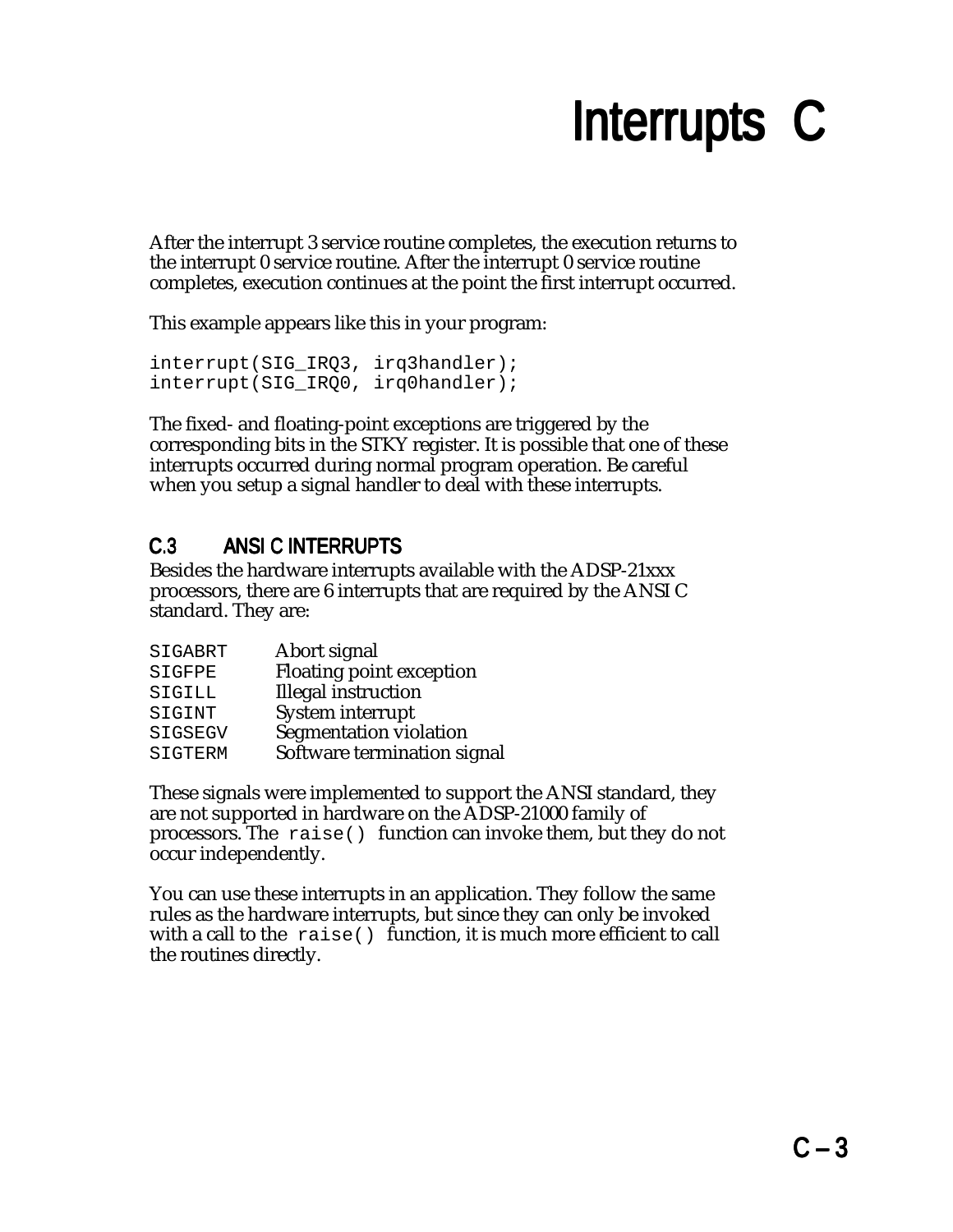#### C.4 FEATURES OF INTERRUPT SERVICE ROUTINES

An interrupt service routine (ISR) is a special routine that is executed outside of the normal program flow. An ISR is invoked in response to a particular interrupt occurring at an undetermined time.

Since an interrupt occurs at an unknown time, it cannot return a value directly to a program. Thus, all ISRs are of return-type void. The void type indicates that no value is returned from the routine. According to the C standard, all ISRs are called with a number indicating the interrupt that invoked them as their parameter. This tells the routine what caused its invocation. The prototype of an interrupt service routine is always:

```
void handler1(int sig);
```
This prototype indicates that the function handler1 accepts an integer parameter (the signal name), and has no return value. When you create your ISR, be sure that it has this prototype. If the prototype is incorrect, the compiler warns you with a message similar to this one:

```
foo.c: In function 'main':
foo.c:10: warning: passing arg 2 of '_signal060'
from
                    incompatible pointer type
```
This warning indicates that the handler routine does not have the correct prototype. Although your program might work even with this warning, you should determine and correct the cause.

One way for an ISR to return information to the main program is through the use of global variables. These variables are accessible to both the handler and the main program. When an ISR needs to pass information to the main program, it sets a global variable to that value. When the main program has time to deal with the information, it reads the global variable.

Declare these global variables as volatile . The volatile qualifier tells the compiler that this variable can change in ways and at times unexpected by normal program flow.

The indication that a variable is volatile causes the compiler to treat it specially. Since a volatile variable can change outside of the scope of normal program flow, it is not optimized away, even if it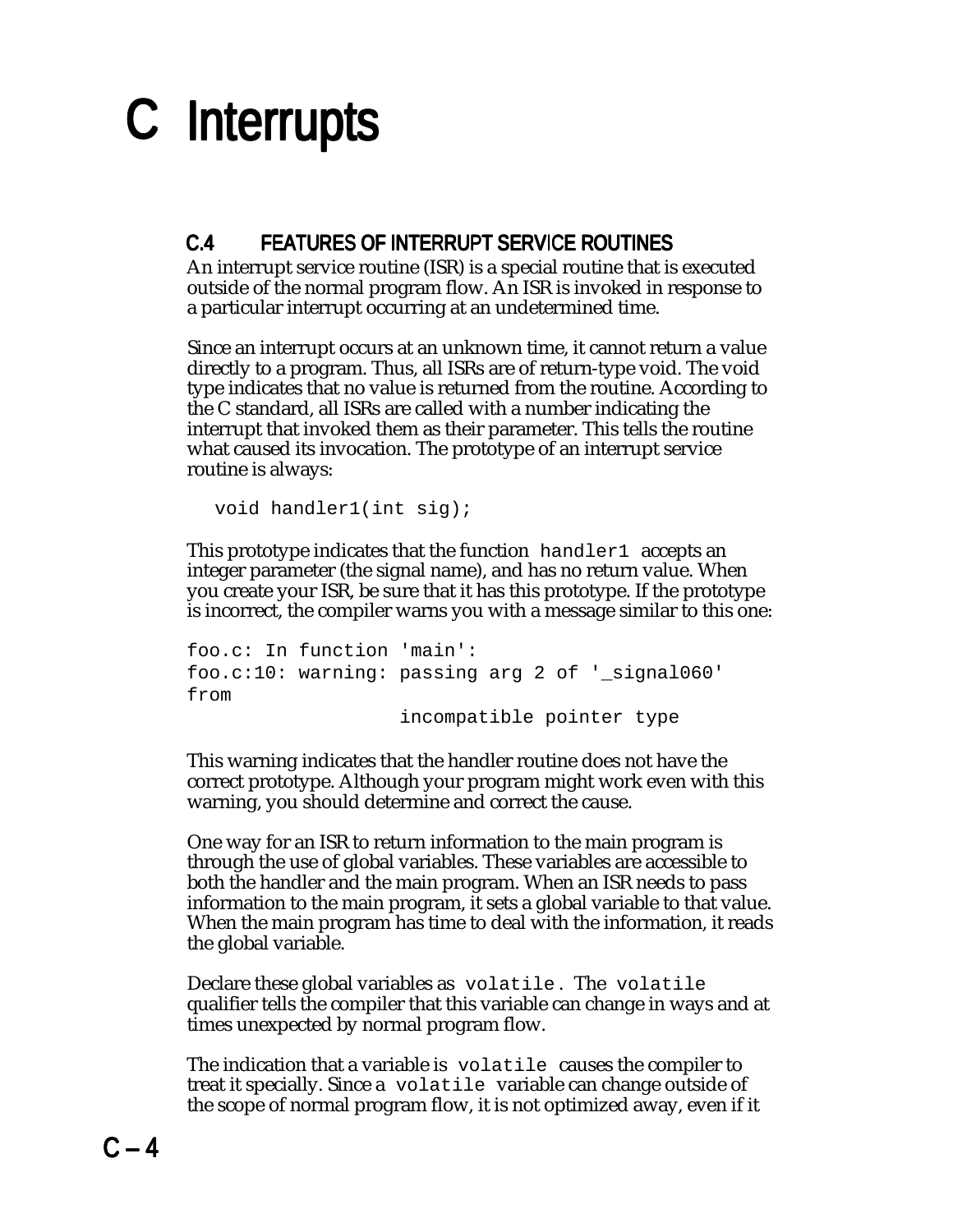does not appear to be set anywhere.

For example, if your program has a loop that tests the state of a variable that is never modified in the loop, the compiler thinks that it can remove the test from the loop (since the value cannot change within the loop).

```
void do_something(int param1);
int global_variable;
main()
{
  global_variable = 0;
  while(1) /* Stay in this loop */\left\{ \right. if( global_variable )
        do something(global variable);
  }
}
```
In the section of code shown, the compiler can see that global\_variable is set to zero outside of the loop and not modified within the loop. It assumes that it can execute the test once outside of the loop, and not need to perform it at every iteration.

In general, this is a safe assumption, and can result in a significant performance improvement for your code. If, on the other hand, global\_variable was modified by an interrupt service routine outside of the scope of normal program flow, this assumption is incorrect.

The volatile qualifier tells the compiler that it cannot make any assumptions about the variable, and that it must perform the test every iteration of the loop.

When you write an interrupt service routine, try to spend as little time in the ISR as possible. When an interrupt is serviced, all lower priority interrupts are not serviced until the higher priority interrupt exits.

To reiterate, consider interrupts as exceptional situations. The less time spent in an interrupt service routine, the better.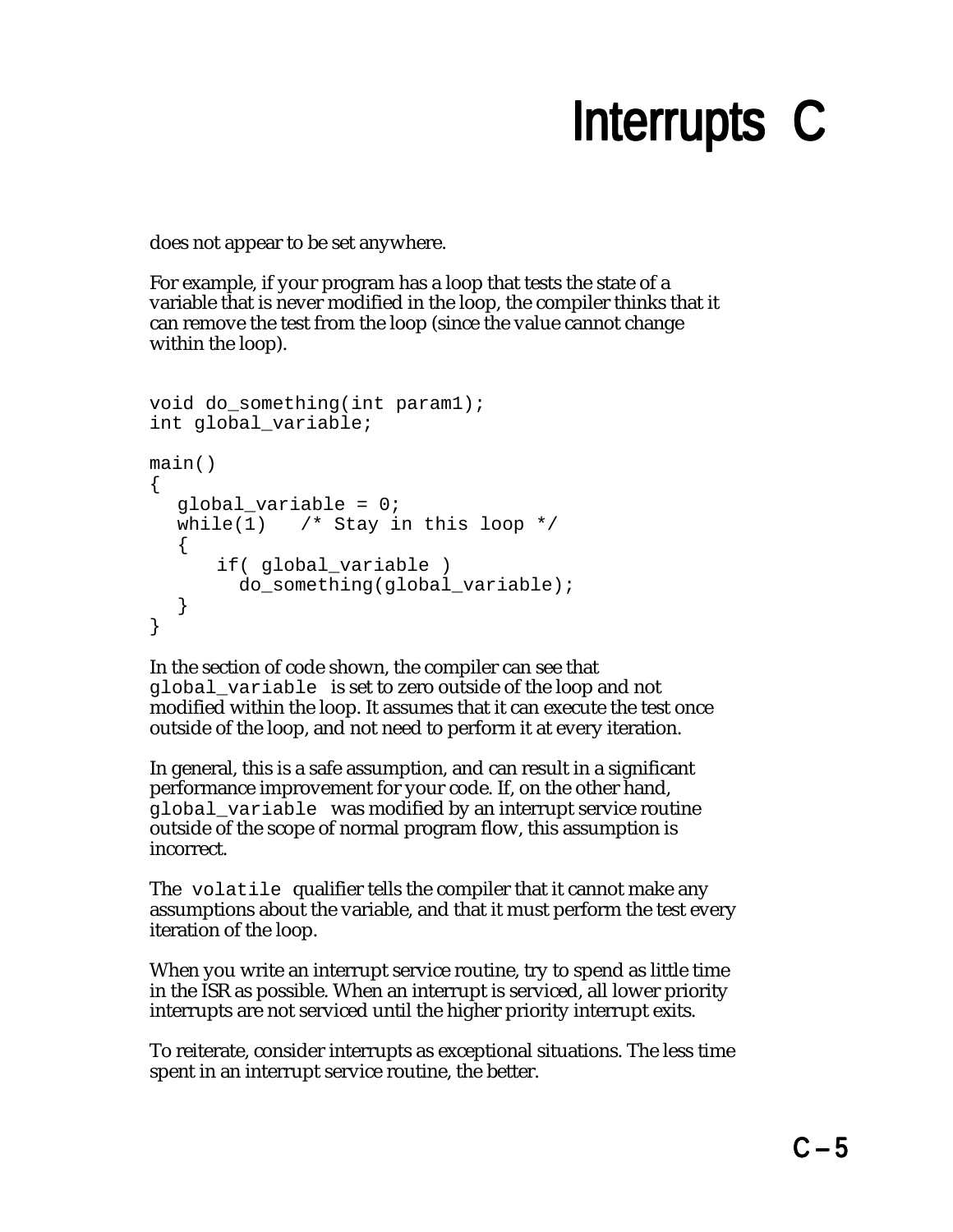### C.5 THE DIFFERENCE BETWEEN SIGNAL() & INTERRUPT()

There are two ways to setup a routine as a handler. The first way, which is ANSI compliant, is to use the signal() routine. The signal() routine (as defined by the ANSI standard) setups up an ISR to respond to **one** invocation of the specified interrupt. After the ISR has responded once, the interrupt will be ignored in the future.

Using the signal() function, the only way to respond to an interrupt more than once is to reinitialize the ISR with the  $\sinh(1)$ function every time the ISR is executed.

Since most systems designed with the ADSP-21000 family of processors need to respond to some interrupts continuously, Analog Devices created an extension to the standard that sets up an ISR to respond continuously to an interrupt. The extension is the interrupt() routines. These routines takes the same parameters as the signal() routine; the only difference is that an ISR that has been setup with interrupt() responds continuously to an interrupt, while one that is setup with  $signal()$  only responds once.

#### C.6 INTERRUPT DISPATCHERS

The ADSP-21000 Family Runtime C Library provides interrupt dispatcher routines.

The signal.h header file provides function prototypes for the standard ANSI signal.h routines and also for several ADSP-21xxx family extensions such as interrupt() and clear\_interrupt(). It also includes ANSI-standard signal handling functions of the C library.

The signal handling functions process conditions (hardware signals) that can occur during program execution. They determine the way that your C program responds to these signals. The functions are designed to process such signals as external interrupts and timer interrupts.

There are three interrupt dispatchers, *normal*, *fast*, and *super*. The interrupt dispatchers let you disable interrupts and modify the processor's MODE1 register from an interrupt handler. The *normal interrupt dispatcher* and *fast interrupt dispatcher* preserve MODE1 register writes in an interrupt handler after the interrupt is serviced,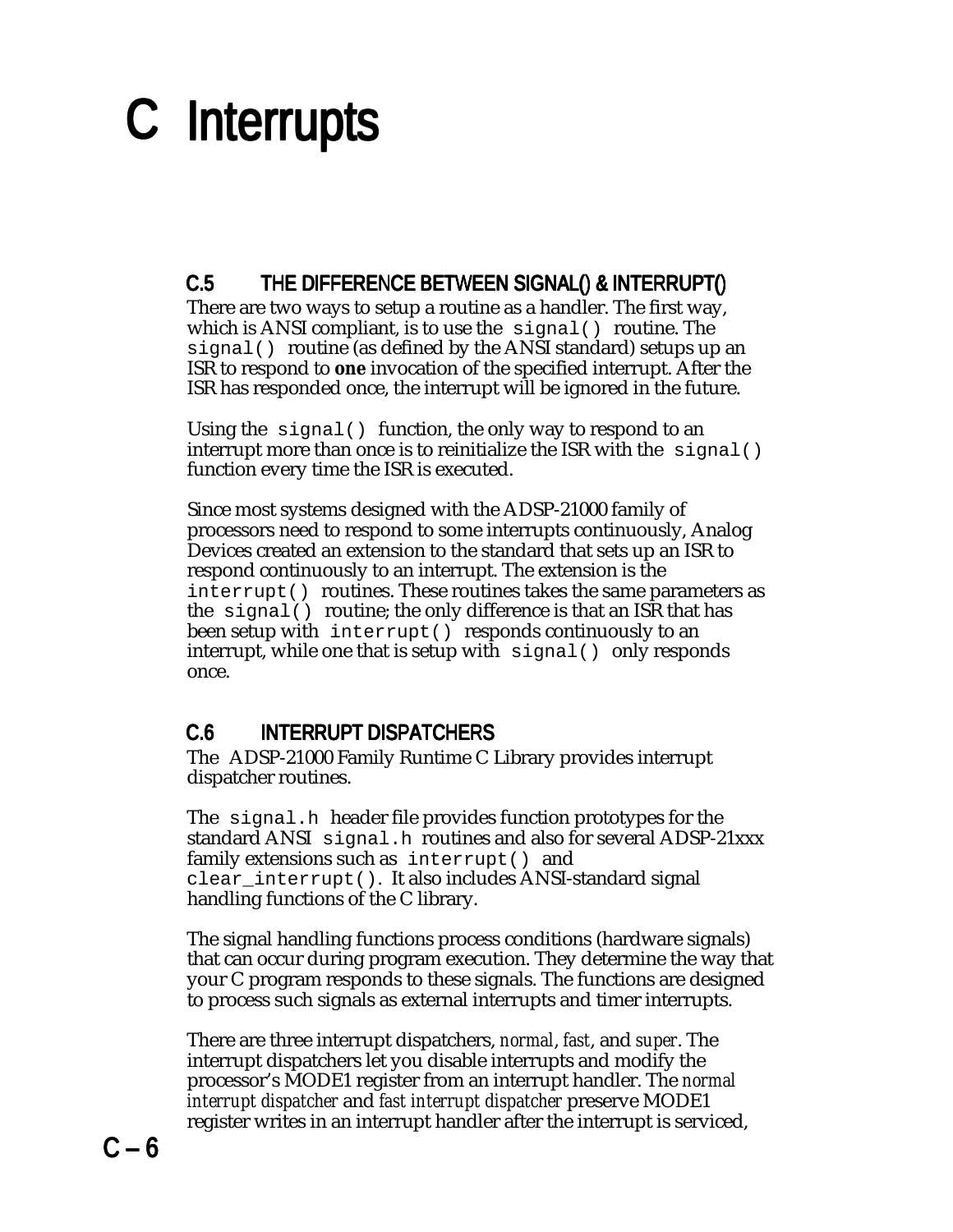but the *super interrupt dispatcher* does not. The interrupt dispatchers are described below.

**Normal Interrupt Dispatcher**—Saves all scratch registers and the loop stack. Do loop and interrupt nesting is allowed because data is pushed onto the stack. Requires approximately 125 cycles for interrupt overhead. To access this dispatcher, use  $interrupt()$  or  $signal()$ .

**Fast Interrupt Dispatcher**—Does not save the loop stack, therefore DO loop handling is restricted to six levels (specified in hardware). If the interrupt service routine (ISR) uses one level of nesting, your code cannot exceed five levels. Interrupt nesting is not restricted (20 levels available). This dispatcher does not send the interrupt number type to the ISR as a parameter. Requires approximately 60 cycles for interrupt overhead. To access this dispatcher, use interruptf() or signalf().

**Super Interrupt Dispatcher**—Does not save the loop stack, therefore do loop handling is restricted to six levels (specified in hardware). Interrupt nesting is disabled. This dispatcher does not send the interrupt number type to the ISR as a parameter. This dispatcher uses the secondary register set. This dispatcher only works with the ADSP-21020 (Rev. 1) and with all ADSP-2106x SHARC processors. Requires approximately 30 cycles for interrupt overhead. To access this dispatcher, use interrupts() or signals().

#### C.7 THE IDLE() FUNCTION

If your main program waits for an interrupt to occur before doing something, you can use the  $idle()$  function supplied in the C Runtime Library. The  $idle()$  routine executes the IDLE function of the ADSP-21xxx processor. The IDLE instruction causes the ADSP-21xxx to wait at the IDLE instruction until an interrupt occurs. When an interrupt occurs, the ISR is executed, and normal program flow continues after the IDLE instruction.

#### C.8 THE CLEAR\_INTERRUPT() FUNCTION

This function is used to clear a pending interrupt. When an interrupt occurs, the processor latches that interrupt in the IRPTL register. The interrupt remains latched until it is serviced or cleared. If your application is about to setup an ISR for an interrupt, a meaningless occurrence of that interrupt could be pending. If you do not wish to service it, clear the interrupt before calling signal() or interrupt().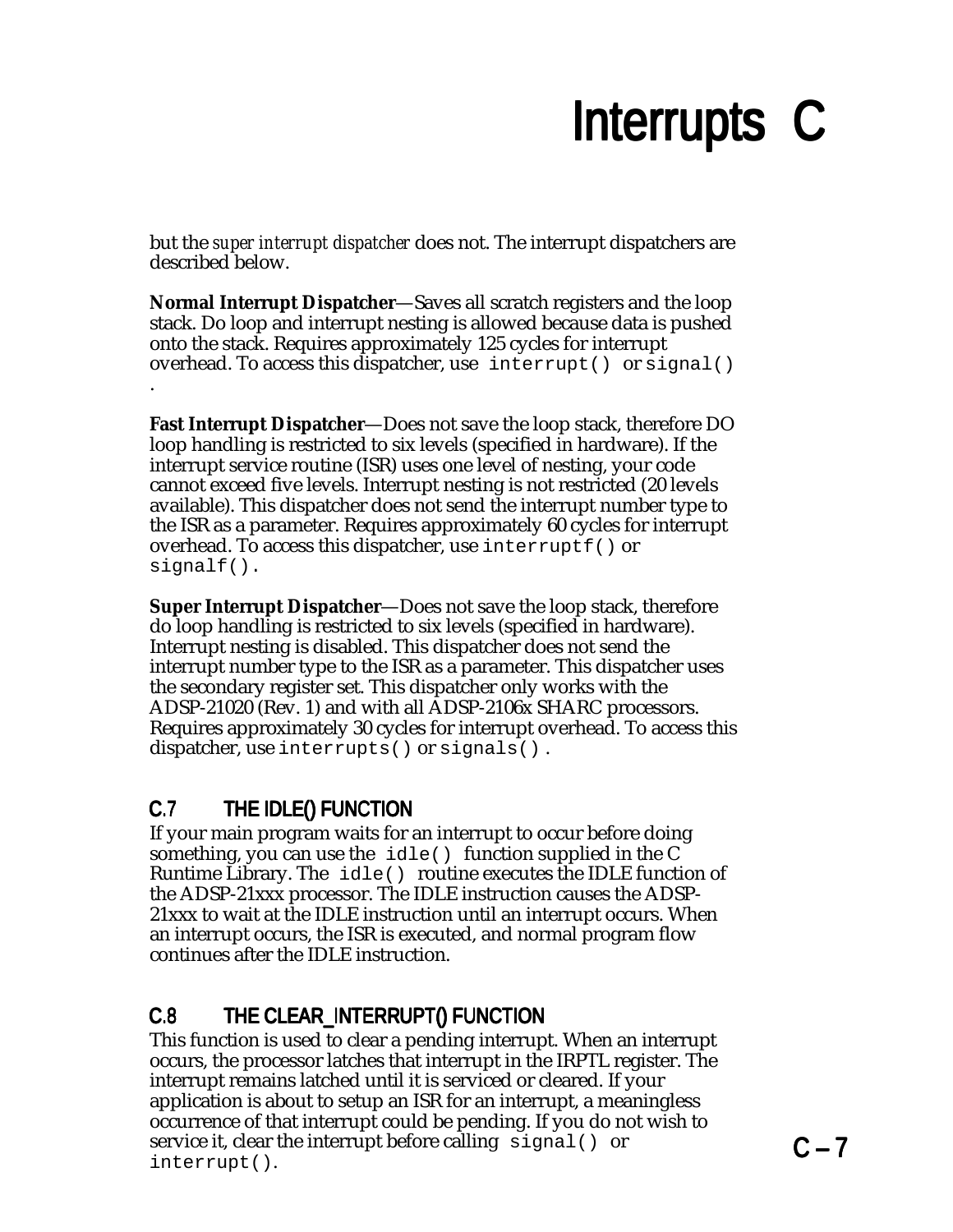The clear interrupt() function takes the signal name as its parameter.

### C.9 THE RAISE() FUNCTION

This function is used to cause an interrupt to be invoked manually. It sets the appropriate bit in the IRPTL register. If the interrupt is not masked, the processor vectors to the ISR (through the dispatcher).

#### C.10 A SIMPLE EXAMPLE

This section provides a very simple example of how to set up an interrupt service routine and how to interface with your main program. It uses the techniques discussed in the preceding sections.

```
#include <signal.h>
/* These are function that do useful work. */
extern void do_timer_things(void);
extern void do_irq0_things(void);
/* Be sure to declare any variables reference by an ISR as volatile
*/
volatile int timer_expired;
volatile int irq0_occurred;
/* Be sure to have the correct prototype for an ISR */
void timer handler(int signal)
{
    timer expired = 1;
}
void irq0_handler(int signal)
\{irq0_occurred = 1;
}
main()
{
/* Set timer expired to zero at the beginning */
    timer expired = 0;irq0_occurred = 0;
/* Set up the routines to respond to interrupts */
    interrupt(SIG_IRQ0, irq0_handler);
    interrupt(SIG_TMZ, timer_handler);
```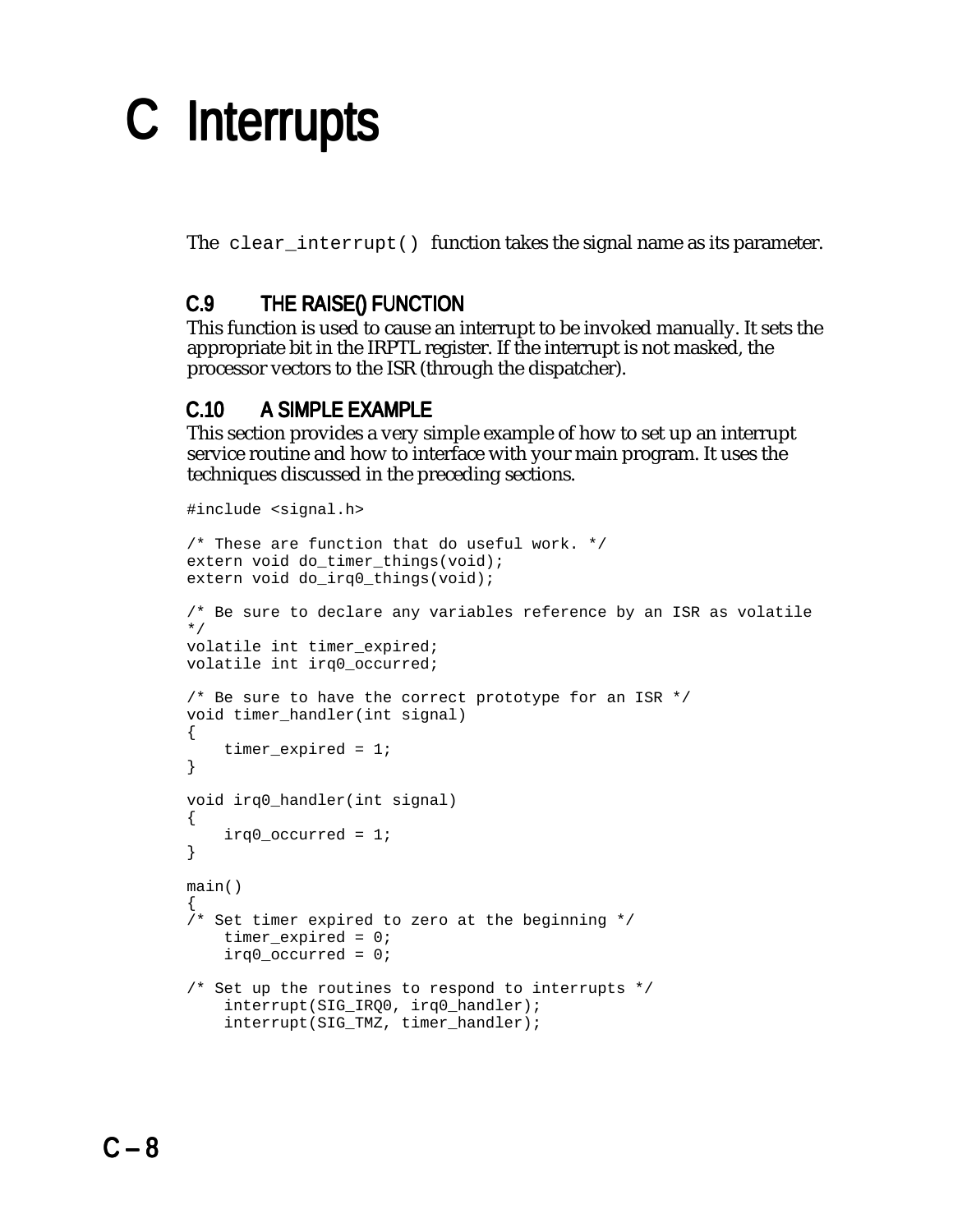```
/* Set up the timer */
    timer_set((unsigned int)10000, (unsigned int)10000);
   timer on();
/* Loop continuously and respond to interrupts */
   while(1)\{idle(); /* Return from this function after an interrupt *//* If the timer has expired, clear flag and do something*/
        if( timer_expired )
        {
            timer expired = 0;do_timer_things();
        }
/* If irq0 has occurred, clear flag and do something*/
        if( irq0_occurred )
        {
            irq0_occurred = 0;
           do_irq0_things();
        }
    }
}
```
You can use this example as a shell for your programs that use interrupts. There are two interrupts that we use this example. The first is  $i \nmid q0$ , which, in this example, is connected to a push button. When the button is depressed, an  $irq0$  interrupts occurs. The global variable  $irq0$  occurred informs the main program that this has occurred.

The second interrupt we use is the timer. In the main routine we initialize the timer to trigger an interrupt every 10,000 cycles. This means that the timer handler routine is executed every 10,000 cycles.

### C.11 INTERRUPT OVERHEAD

This section discuss interrupt overhead and processing. It assumes that you have a knowledge of the internals of the ADSP-21xxx processor. If you encounter terms that you are unfamiliar with, refer to the *ADSP-21020 User's Manual* or *ADSP-2106x SHARC User's Manual*.

When an interrupt (that is not masked) occurs on the ADSP-21xxx, the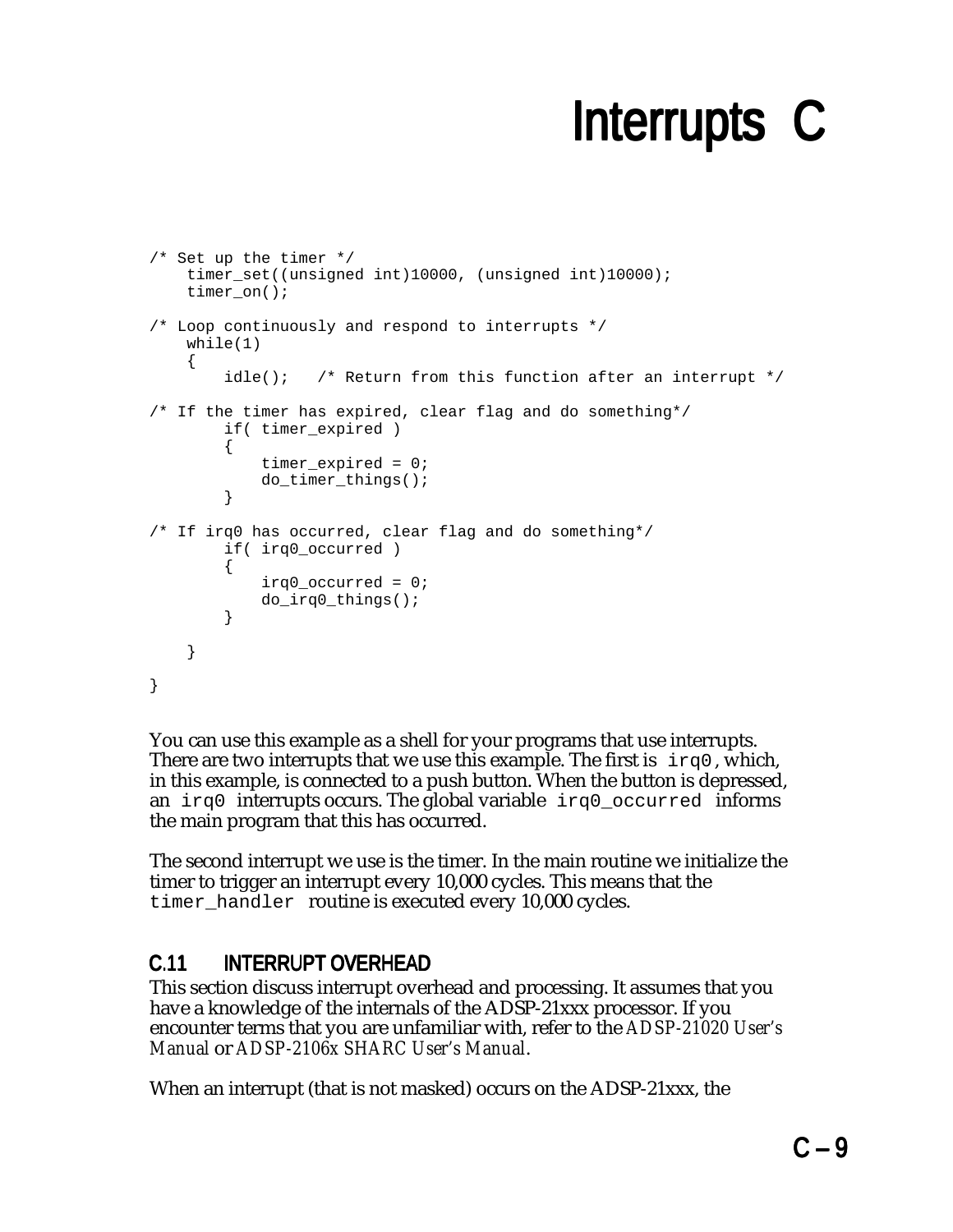processor vectors to a specific address based on the interrupt that occurred. The runtime header (060 hdr.asm or 020 hdr.asm) contains the vectors for each interrupt.

The code in the vector location executes a JUMP to the interrupt dispatcher that is part of the runtime library. The cache update is disabled and the global interrupt enable bit is turned off.

The cache is frozen because otherwise the ISR fills the cache. This is inefficient, since most ISRs are short and do not contain loops. By disabling the cache, it retains its contents. So, it still contains useful information when it returns to the code that was interrupted.

The global interrupt enable bit is shut off temporarily. This is done so that the dispatcher is able to maintain the C runtime stack. There are approximately 9 cycles where interrupts are completely disabled. As soon as the dispatcher performs stack management, interrupts are reenabled.

The interrupt dispatcher stores all scratch registers on the C runtime stack before calling the ISR. The dispatcher needs to save the scratch registers because C routines expect that they can overwrite all scratch registers without saving them. Since the interrupt occurred at an unknown point in program execution, it is likely that these registers have meaningful values in them.

The regular dispatcher then sets up what will happen on the next interrupt, determines the current interrupt, and calls the ISR. This process requires about 100 cycles.

After the ISR returns, the dispatcher restores the saved registers and executes an RTI to return to the interrupted code. This requires about 50 cycles to complete.

In addition to the processing overhead, the regular dispatcher requires a maximum 30 locations on the C runtime stack to store registers.